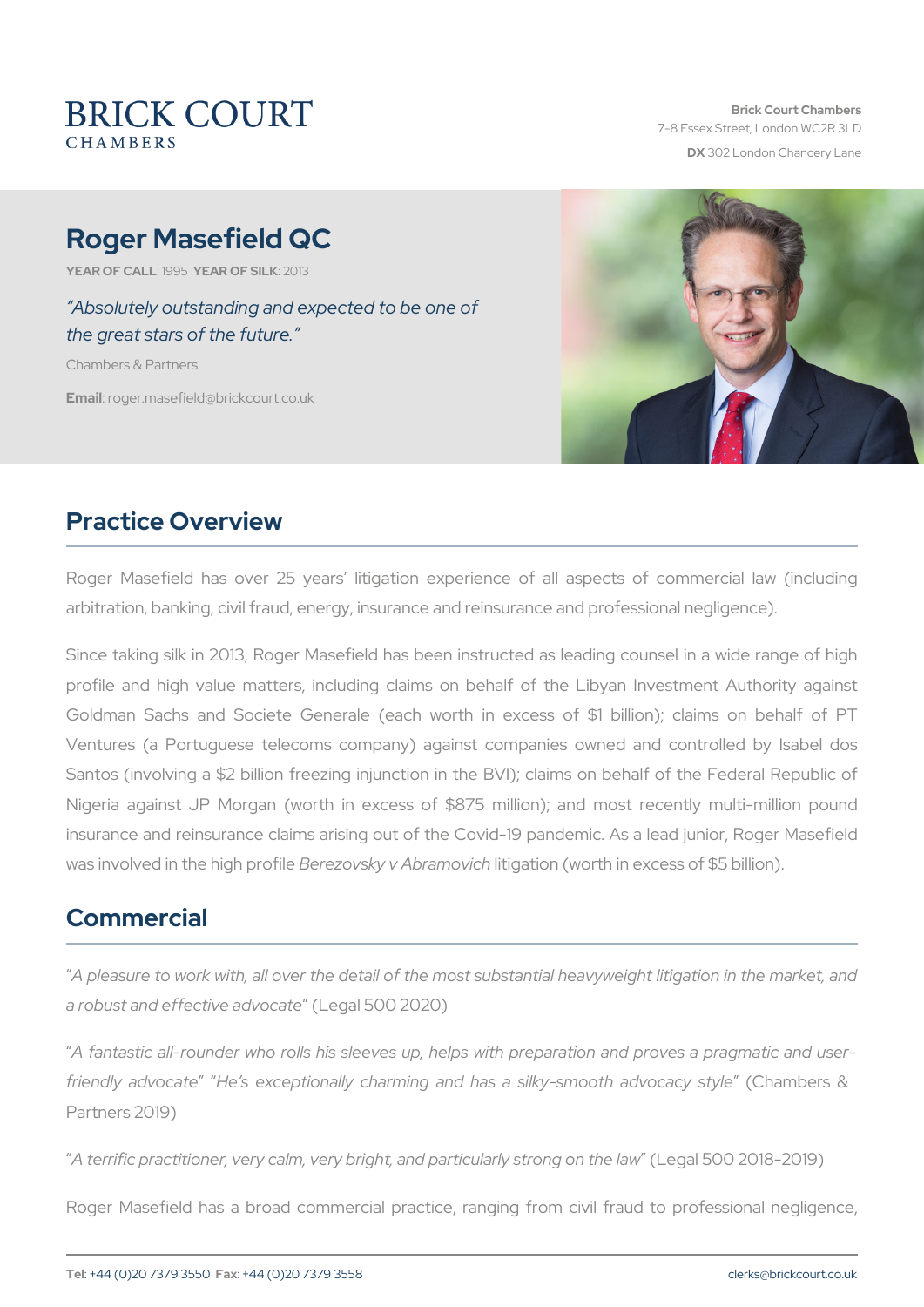and spanning several sectors of the economy (banking and f reinsurance; media; the legal professions). Over the last 25 years Court, Court of Appeal, Privy Council and in commercial arbitrations. cases in the British Virgin Islands and Dubai (in the DIFC Courts). level.

Roger Masefield has recently been instructed to act on behalf of relation to claims arising out of the corrupt grant of an oil licence for 245): including claims against JP Morgan (worth in excelsusingte chaore 5 duty of care; and claims against Royal Dutch Shell plc and Eni Sp bribery and corruption.

Further examples of his commercial practice (including significant cases)

## Civil fraud

Modestly the smartest guy in the room, Roger is the full package: effective advocate and a plea $\frac{1}{2}$  and  $\frac{1}{2}$  and  $\frac{1}{2}$  and  $\frac{1}{2}$  and  $\frac{1}{2}$  and  $\frac{1}{2}$  and  $\frac{1}{2}$  and  $\frac{1}{2}$  and  $\frac{1}{2}$  and  $\frac{1}{2}$  and  $\frac{1}{2}$  and  $\frac{1}{2}$  and  $\frac{1}{2}$  and  $\frac{1}{2}$ 

He is ferociously intelligent and is able to master the facts of incre (Chambers & Partners 2021)

Roger Masefield nQ  $\&x$  dellent adwoto a to formatical adovnices sues arising on the original of  $x$ jurisdiction challenges, seizure orders and tracing claims (Who s Who

Since taking silk, Roger Masefield has been involved in a number of civil fraud, typically on behalf of sovereign clients or Western telecoms sectors.

Significant cases include:

- " Federal Republic of Nige [12a0 1v9 JI PE WM bollCg a3r4 7 (Comm): a claim for in for breach Quinace coburtey of care (a duty not to pay out, when on notic
- " Federal Republic of Nigeria v Royal cDauitmonfoGrhenlle& c@enss of \$3.5 bil oil majors (Royal Dutch Shell plc and Eni S.p.A), in bribery and co
- " PT Ventures v[2V0i1d&a]teBIVIHC: maintaining a freezing injunction fo out an application to have it set aside for misrepresentation as an
- " Libyan Investment Authority v[2SCont7 of the WGHe Che 2r&n 3rd (Comm); and [201 (Comm): a claim in excess of  $$1.5$  billion, raising issues of  $\blacksquare$ yearsof the Gaddafi era. Roger Masefield was instructed for the day of the 12 week trial, with the bank paying in excess of \$1 b apology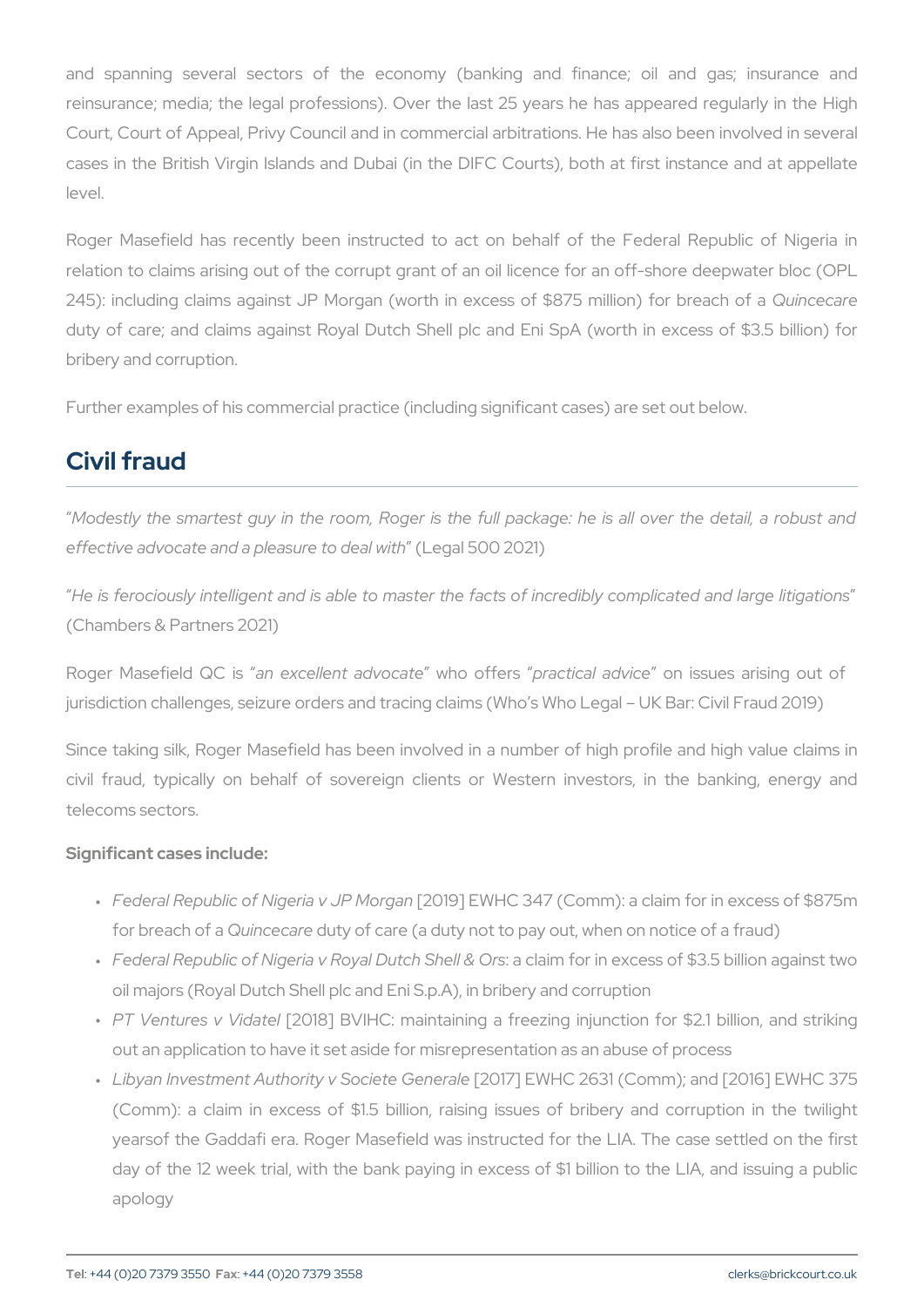- " Libyan Investment Authority [v20G1o61]dnEaWhH **S**a2:530 (Ch); and [2014]  $(Ch)$ : a claim in excess of \$1 billion, seeking rescission of influence. Roger Masefield was one of the lead counsel instructed the opening and closing submissions, and cross-examined with behalf of the LIA.
- "Berezovsky v Ab[2a0m1| 2012| Abrah LC 2463 (Comm) a claim in ex intimidation and breach of trust; an**Beta povskated Hthe anChand**cen Division

# Banking and finance

Very impressive. He brings judges around wouthametry saround represtusa 2021

His easy going manner coupled with his comprehensive mastery of the silk truly fir(sLtegal 500 2021)

Since taking silk, Roger Masefield has been involved in a large num and against some of the largest names in the world of banking and fin payment instructions, complex derivative instruments, rectification possession agreements, and anti-money laundering regulations.

Roger Masefield has acted as an Assistant Editor Paget desr LMaaw kof HaBpagn (13th Edition, 2007); Co-Editor (along with Mark Bathokwinagd Lou Cuoi (October 2006); and a contributor to CEXafrokrsd almody eFrisnial on CFP arbers Cosairmy e 2008).

Significant cases include:

- " Federal Republic of Nige [12a0 1v9 JI PE WM bollCg a3r4 7 (Comm): a claim for in for breach Quinace coburtey of care (a duty not to pay out, when on notic
- " FSHC v Barclą̃ ¢ \$ 1 B an E W H C 1558 (Ch); a claim for rectification which Roger Masefield has obtained permission to appeal, which is
- " Libyan Investment Authority v[2SCont7 of the WGHe Che 2r&n 3rd (Comm); and [201 (Comm): a claim in excess of  $$1.5$  billion, raising issues of briber of the Gaddafi era. Roger Masefield was instructed for the LIA. T the 12 week trial, with the bank paying in excess of \$1 billion to the LIA
- " Libyan Investment Authority [v20G1o61]dnEaWhH **S**a2:530 (Ch); and [2014]  $(Ch):$  a claim in excess of \$1 billion, seeking rescission of influence. Roger Masefield was one of the lead counsel instructed the opening and closing submissions, and cross-examined wi behalf of the LIA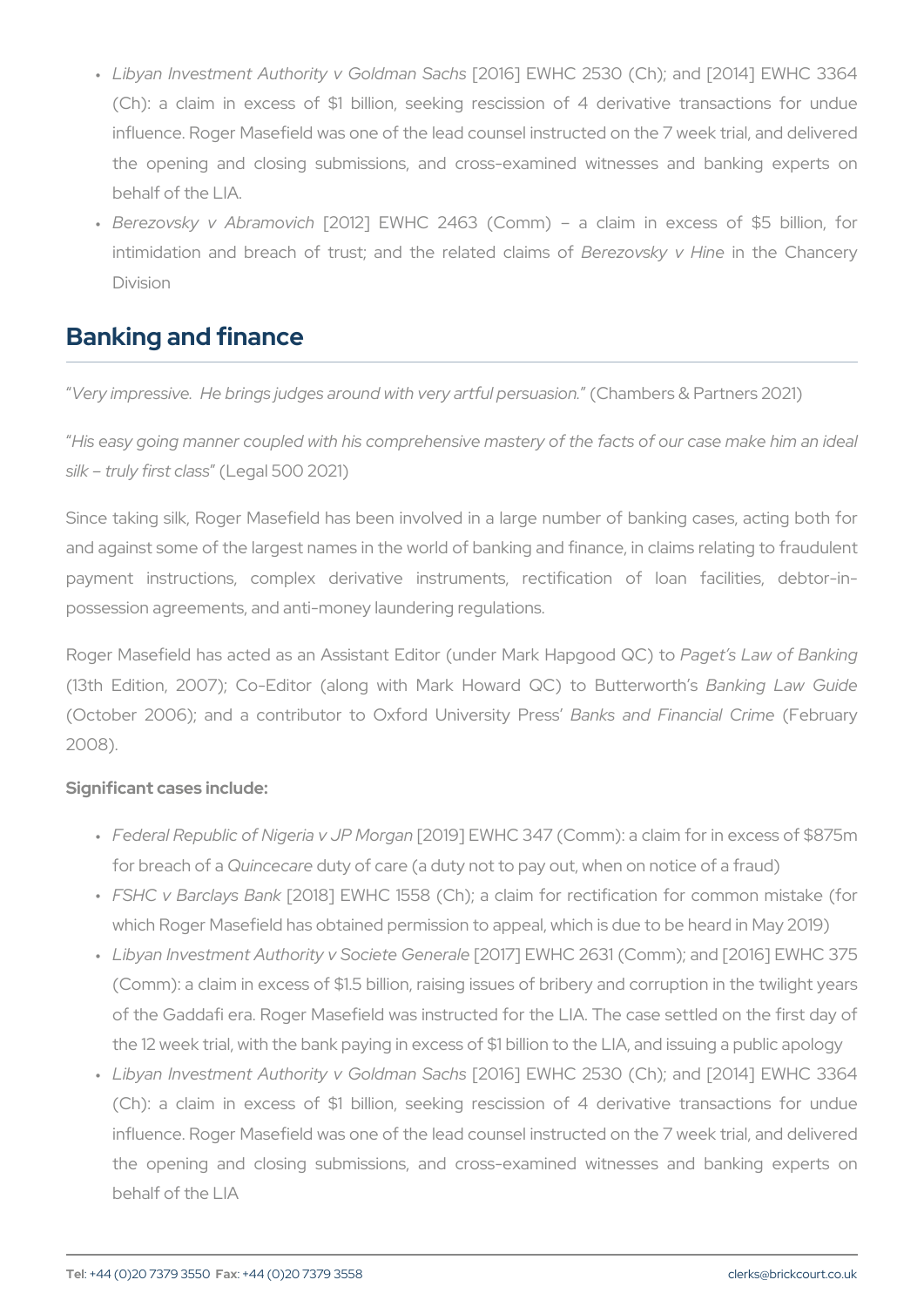" Sabre Oil & Gas v Standar(d2 OC1h3a) rter**a**dm Buatrikm illion dollar claim debtor in possession loan agreements, raising issues com intimidation, unconscionable bargain, and penalties

### Energy and natural resources

Roger Masefield has been instructed both for and against a number o mining companies, including BP, BHP Billiton, Exxon Mobil, Esso, Roy wide ranging experience of different types of energy claims, having jack-up oil rigs, coal-fired power stations, FPSO s, and long-term oil

Significant cases include:

- " Federal Republic of Nigeria v Royal cDauitmonfoGrhenlle& c@enss of \$3.5 bil oil majors (Royal Dutch Shell plc and Eni S.p.A), in bribery and co
- " Sabre Oil & Gas v StaRnodgaerrd MBaasnekfield successfully defended clai dollar dispute relating to funding for the development of the Jubile
- " Eskom v AlsRogner Masefield acted for Eskom (the South African following an explosion at a coal powered power-station
- " BP v Ą̃0006] 1 Lloyd's Rep 549: Roger Masefield acted for BP, brokers relating to the negligent placement of a facultative open c
- " BP v Fran 2003] 1 Lloyd s Rep 537: Roger Masefield acted for insurers, relating to the proper interpretation of a facultative oper

#### Insurance and reinsurance

A first-class silk who is a very (*Left patis 00 a 200 20 the* 

Roger Masefield has acted for a large number of insureds, insurers a and international arbitrations.

Significant cases include:

- " Various insurance and reinsurance business interruption cla pandemic (on-going)
- " SBM v Zurich R&ogQerrs Masefield acted for one of the following mar insurance dispute arising out of the faulty design / construction of
- " Re New Zealand earRibgeakMessefield acted in a multi-million dollar between various Lloyds syndicates and a Bermudian reinsurer, ari earthquakes (involving contractual interpretation of aggregation a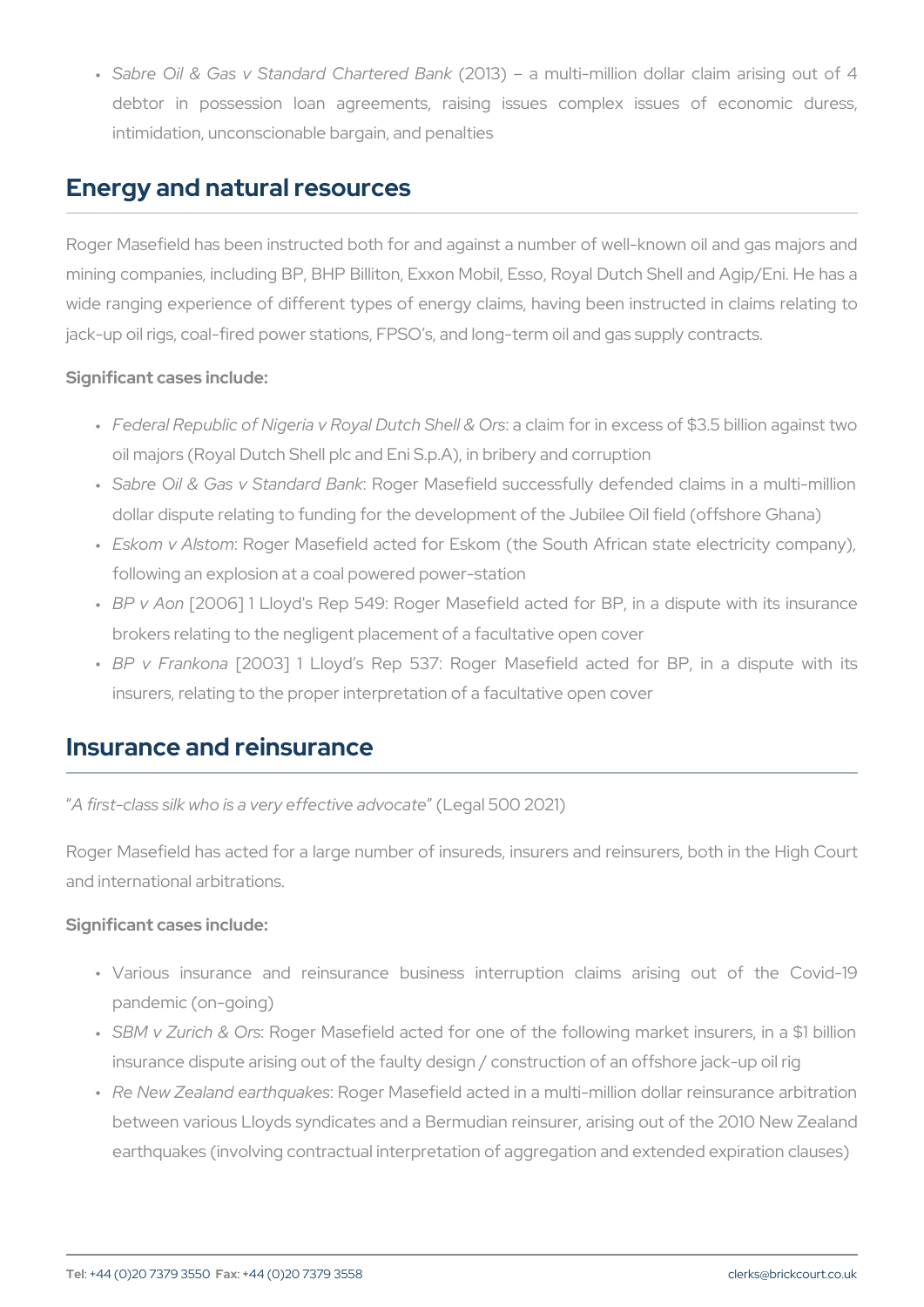- " Markel v Surety Guarant[e2e0 CC&]n £ W 1 # 1 08 087 (Comm): Roger Masefie early stages of the litigation for the insurers, in a claim against former
- " ING v  $R2+006$ ] 2 All ER (Comm) 870: a claim in relation to the frau cover, raising complex issues of actual and ostensible authority, and
- " BP v Ą̃0006] 1 Lloyd's Rep 549: Roger Masefield acted for BP, brokers relating to the negligent placement of a facultative open c
- " Prifti v M[206 On5i] 5 All ER (D) 82, a claim in respect of a permanent a well-known international midfielder (raising complex issues of jurisdiction)
- " Brotherton v Co[l $\triangle$ @@o3u]roEsWCA Civ 705, an appeal relating to mora of a bankers blanket bond insurance policy, and non-disclo against senior bank officers
- " BP v Fran[kono3] 1 Lloyd s Rep 537: Roger Masefield acted for BP, relating to the proper interpretation of a facultative open cover

# Professional negligence

Roger Masefield has been involved in a number of professional neg accounta W tas Il ace Smith v Deloittes; Abbey. LHive hyas Raw tee ob flora w oth clai defendant BP In A<sup>[20</sup>006] 1 Lloyd's Rep 549, he appeared (led by Andre and its joint venture partners in a multi-million dollar claim against in

Before taking silk, Roger Masefield was involved in a highly complex involving claims against an engEisne eminy and some noyase turned, to a large the expert evidence which covered the fields of metallurgy, steam c and non-destructive testing techniques (as well as quantum).

### Qualifications & Further Information

Qualifications:

1990 1993 First Class, BA (Hons) Law, St John s College Cambridge

1994 1995 First Class and Vinerian Scholar, BCL, Magdalen College Career:

Called to the Bar by Middle Temple, November 1994

Pupillage at Brick Court Chambers 1995 - 1996 (Pupilmasters: Mar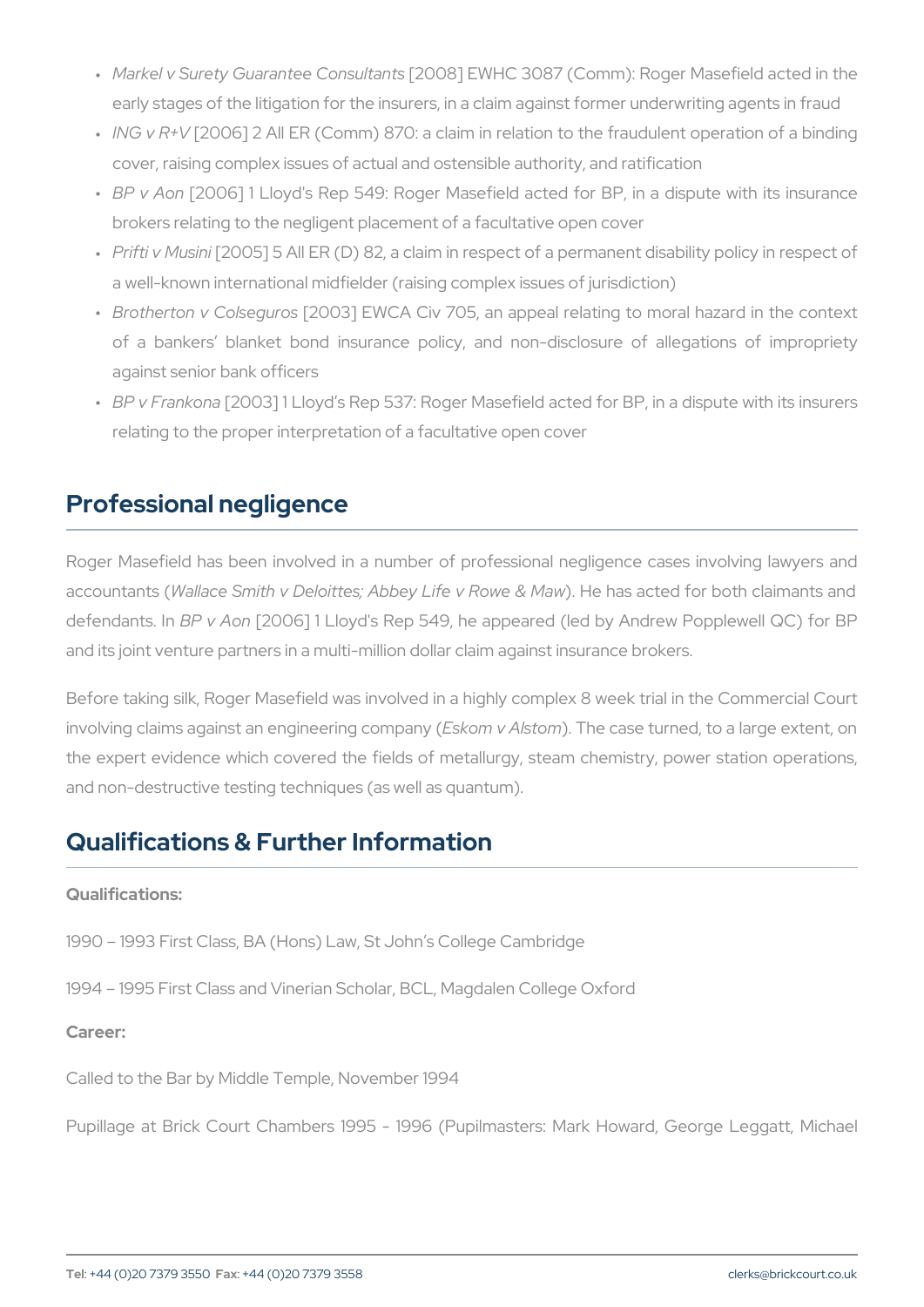Swainston, Nicholas Green)

Tenancy at Brick Court since 1996

Took silk in 2013.

Further Information:

- " Languages: working knowledge of French
- " Called to the Bar of the British Virgin Islands in 1999

### Publications

Assistant EdPiagnett's Law of  $(B<sup>t</sup>$  $B<sup>t</sup>$  Exdition 2007)

Co-Edito Budterworths Banking 2L0a0v6 ) Guide

Contributor to Banks and Financial Crime (2008)

Contribut Crompetition Litigation UK Pract (20021 and Procedure

# Directory Quotes

- " "He is considered and very personable." "A young silk but a through his intelligence and hard work." (Chambers & Partners 2022)
- " "He is incredibly detail-orientated, but also able to see the I advocate but a total pleasure to work with - he is utterly charmin bright, has a very good courtroom demeanour, and is very meas Partners 2022)
- " "He is a very good performer." "Impressive analysis and robus clients." (Chambers & Partners 2022)
- " "Very clever and a nice advocacy style and good strategically. He silk." (Legal 500 2022)
- " "Willing to roll up his sleeves and get stuck into the detail but al key strategic points. Roger is exceptionally bright and has a high
- " "Exceptionally bright and with very good client-handling skills." (L
- " "He is ferociously intelligent and is able to master the facts litigations." "A calm and charming barrister who is very meticulously and has sound judgement." (Chambers & Partners 2021)
- " "Supremely at home in heavyweight litigation." "He is very bright sees the commercial big picture." (Chambers & Partners 2021)
- " "Very impressive. He brings judges around with very artful persuas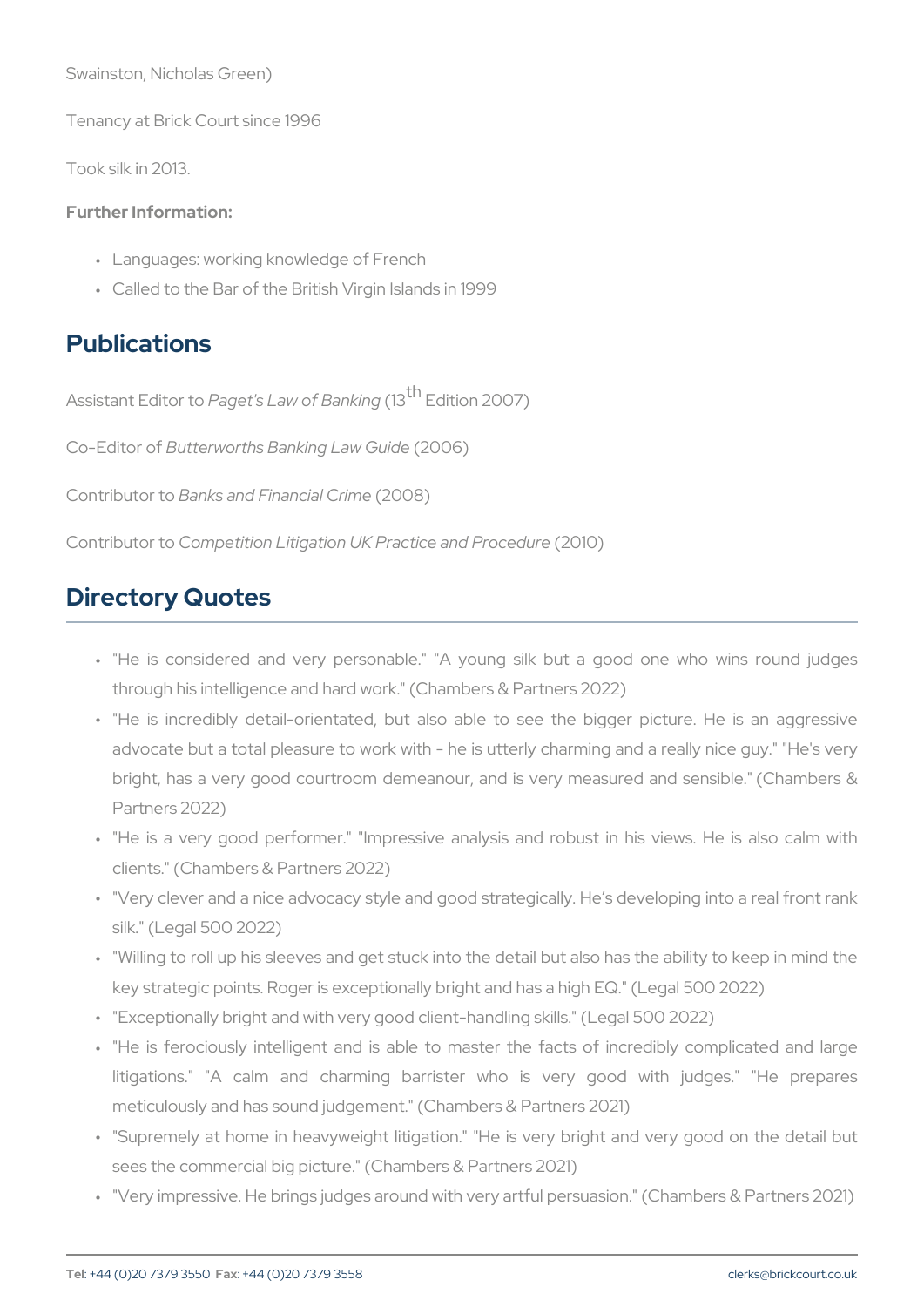- " "His easy going manner coupled with his comprehensive mastery o an ideal silk truly first class." (Legal 500 2021)
- " "A pleasure to work with, all over the detail of the most sub market, and a robust and effective advocate." (Legal 500 2021)
- " "Modestly the smartest guy in the room, Roger is the full package and effective advocate, and a pleasure to deal with." (Legal 500 2
- " "A first-class silk who is a very effective advocate." (Legal 500 20
- " Roger Masefield QC is a diligent and calm advocate, distinguisl work with . (Who's Who Legal - UK Bar: Civil Fraud 2020)
- " "A very thoughtful and very tenacious advocate who is fantastic most user-friendly and approachable counsel you can have the pi & Partners 2020)
- " "He's fantastic to work with and is in his element when marsha meticulously prepared and has very sound judgement." "A advocate." (Chambers & Partners 2020)
- " "Represents the new breed of advocate. He's got a fantastic brain to get across very difficult points." "He's meticulously p judgement." (Chambers & Partners UK & Global 2020)
- " "A very good, bright advocate who runs a team very well." (Legal 500)
- " "An excellent lawyer and an elegant advocate, particularly on d 2020)
- " "A very good civil fraud silk." (Legal 500 2020)
- " "He is fantastic on complex matters." (Legal 500 2020)
- " Roger Masefield QC is an excellent advocate, who offers prac of jurisdiction changes, seizure orders and tracing claims. (Who 2019)
- " "A fantastic all-rounder who rolls his sleeves up, helps with prepa user-friendly advocate." "He's exceptionally charming and has (Chambers & Partners 2019)
- " "Very calm, sensible and methodical in the way that he approache 2019)
- " "An excellent silk with a strong practice." (Legal 500 2018-19)
- " "A terrific practitioner, very calm, very bright, and particularly s 19)
- " "Superb at managing large teams and particularly strong on com 19)
- " "A fantastic litigator with a really strong commercial understar good at dealing with difficult issues, and fearless as an advocate.
- " "He is methodical and very effective." (Chambers & Partners 2018)